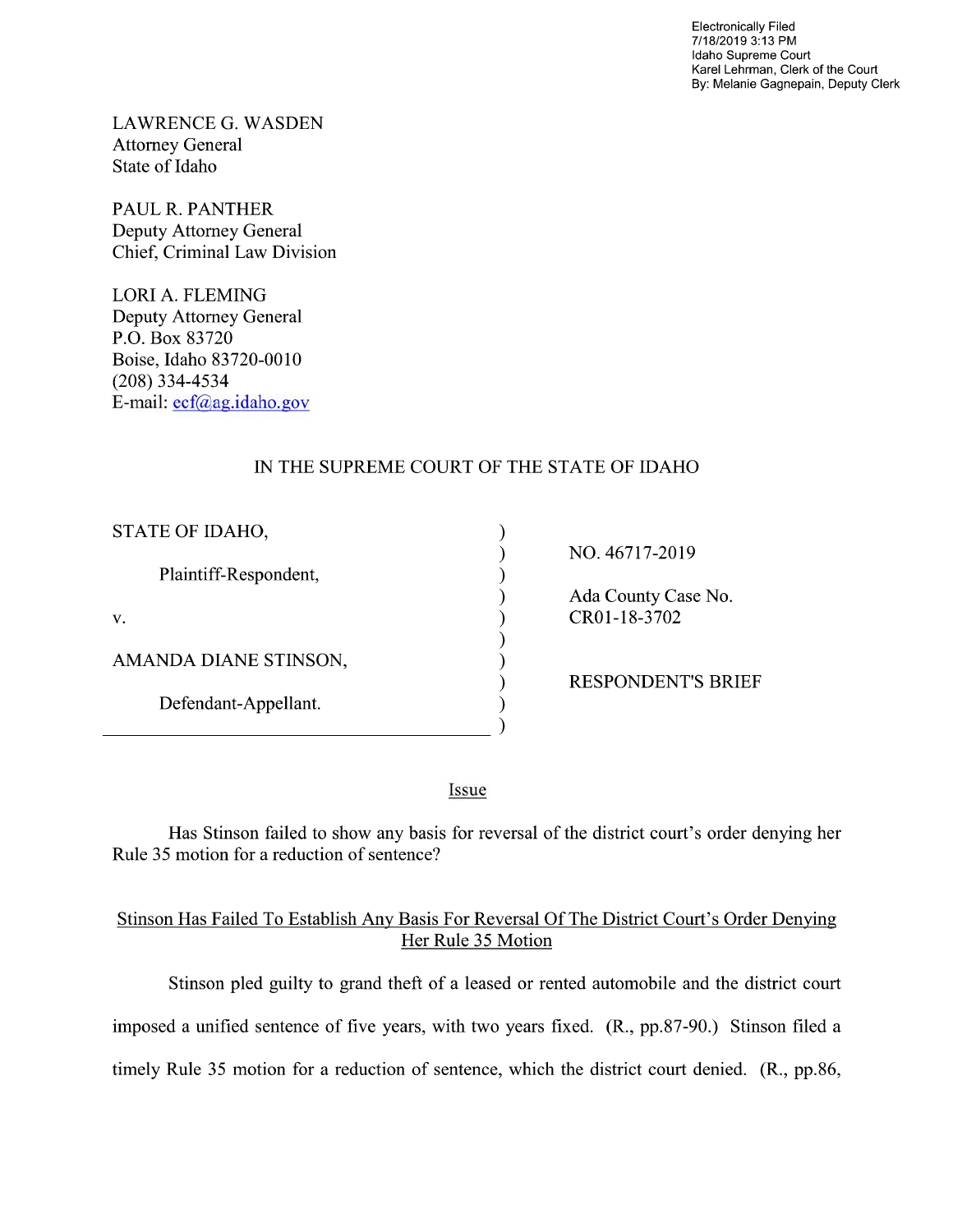110-12.) Stinson filed a notice of appeal timely from the district court's order denying her Rule 35 motion. (R., pp.1 15-19.)

"Mindful 0f the requirement t0 provide new 0r additional information that was not available to the district court at sentencing," Stinson asserts that the district court abused its discretion by denying her Rule 35 motion for reduction of sentence in light 0f her "amenability to treatment in the House of Esther program." (Appellant's brief, pp.3-4.) Stinson has failed to establish any basis for reversal of the district court's order denying her Rule 35 motion.

If a sentence is within applicable statutory limits, a motion for reduction of sentence under Rule 35 is a plea for leniency, and this court reviews the denial of the motion for an abuse 0f discretion. State V. Huffman, 144 Idaho, 201, 203, 159 P.3d 838, 840 (2007). To prevail on appeal, Stinson must "show that the sentence is excessive in light of new or additional information subsequently provided to the district court in support of the Rule 35 motion." Id. Stinson has failed to satisfy her burden.

The only information Stinson provided in support of her Rule 35 motion for a reduction of sentence was a two-page letter of acceptance into the House of Esther treatment facility and a copy of a brochure about the program.  $(R., pp.92-95.)$  This was not "new" information, as the fact that Stinson had been accepted into the House of Esther program and the pertinent facts about the program were included in the presentence materials, and were, therefore, before the district court at the time of sentencing.  $(PSI, pp.11, 90-91<sup>1</sup>)$  Because Stinson presented no new evidence in support 0f her Rule 35 motion, she failed to demonstrate in the motion that her sentence was excessive. Having failed to make such a showing, she has failed to establish any

 $<sup>1</sup>$  PSI page numbers correspond with the page numbers of the electronic file "Stinson 46717</sup> psi.pdf."